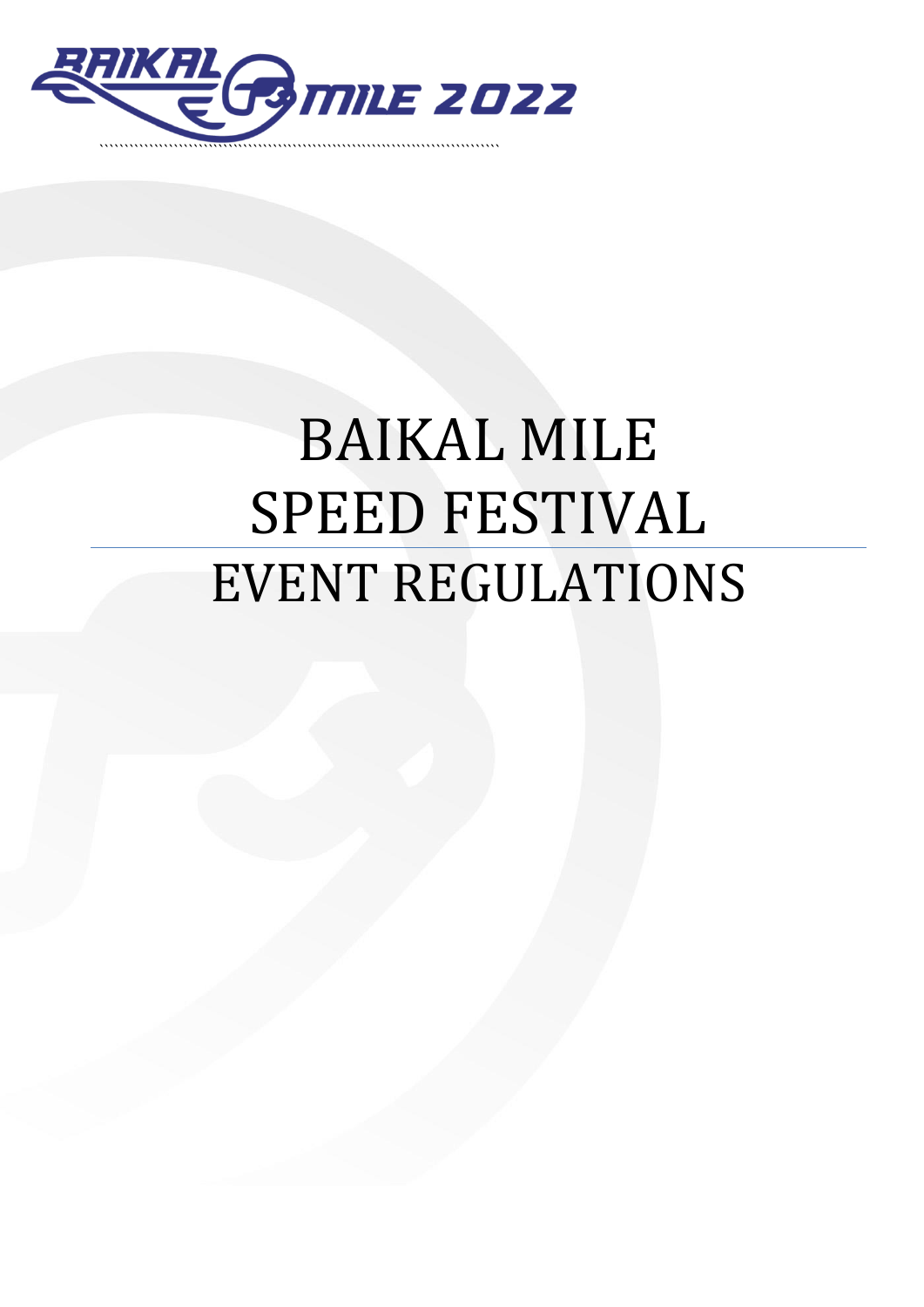

# **TABLE OF CONTENT**

|                | <b>PARAGRAPH</b>                                                 |                |
|----------------|------------------------------------------------------------------|----------------|
| $\mathbf 1$    |                                                                  | $\overline{2}$ |
| $\overline{2}$ |                                                                  | $\overline{2}$ |
| 3              |                                                                  | $\overline{2}$ |
| 4              |                                                                  | $\overline{2}$ |
| 5              |                                                                  | 3              |
| 6              |                                                                  | 3              |
| 7              |                                                                  | 3              |
| 8              |                                                                  | 7              |
| 9              |                                                                  | 8              |
| 10             |                                                                  | 8              |
| 11             |                                                                  | 9              |
| 12             |                                                                  | 9              |
| 13             |                                                                  | 10             |
| 14             |                                                                  | 10             |
| 15             |                                                                  | 10             |
| 16             |                                                                  | 11             |
| 17             |                                                                  | 11             |
| 18             |                                                                  | 12             |
| 19             |                                                                  | 12             |
| 20             |                                                                  | 13             |
| 21             |                                                                  | 13             |
| 22             | Accreditation of media and press services of participating teams | 14             |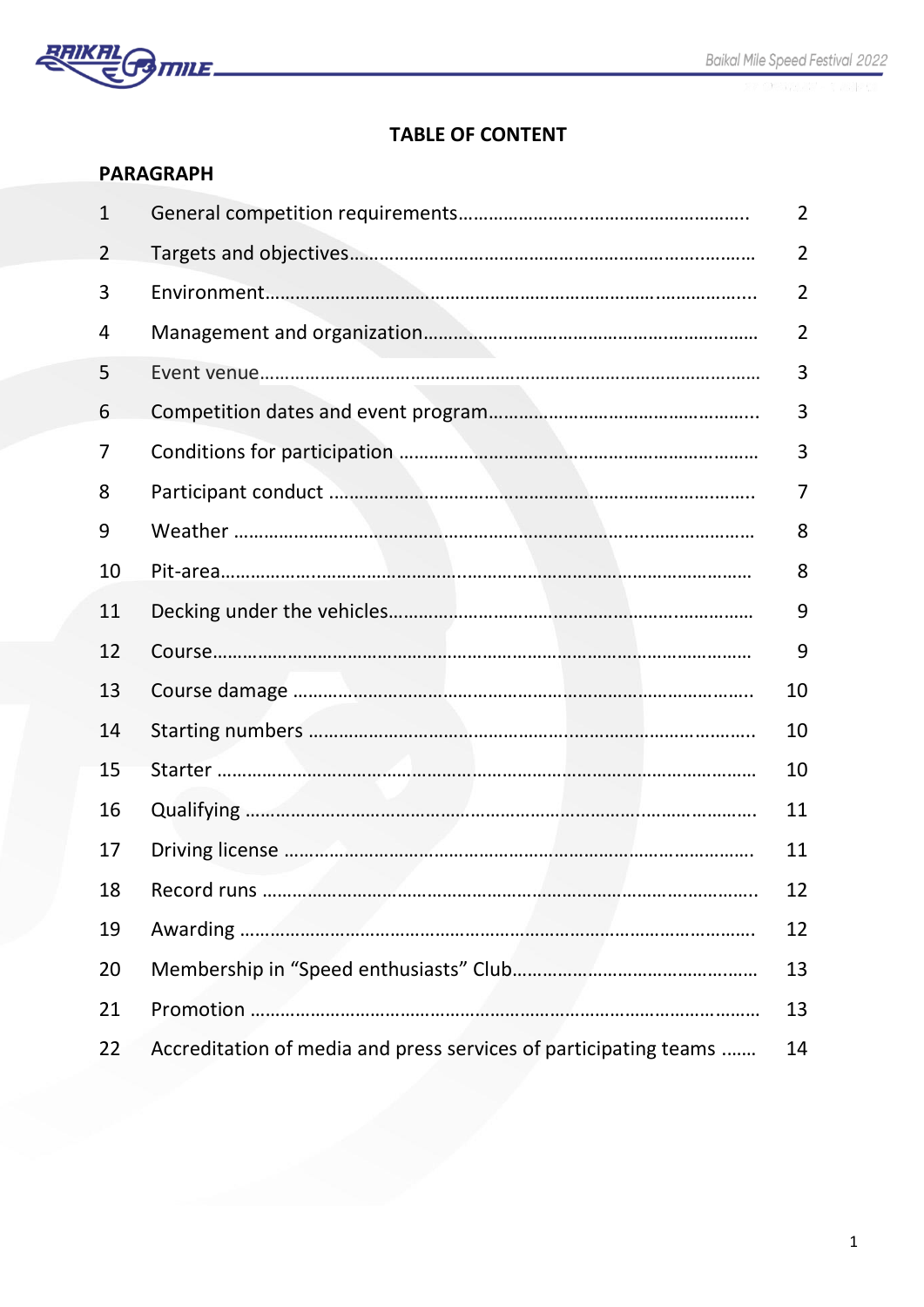

# **1. GENERAL COMPETITION REQUIREMENTS**

The primary responsibility for the safe condition and operation of a vehicle in compliance with all applicable rules and regulations rests with the vehicle's owners and drivers. The main concern of the "Speed Enthusiasts" Ltd (hereinafter referred to as the Organizer) is to provide a place to conduct events. Strict adherence to the minimum standards set forth in this document is extremely important. IT IS THE RESPONSIBILITY OF THE DRIVERS AND OWNERS OF ANY RACE VEHICLE TO BE THOROUGHLY ACQUAINTED WITH THE RULES HEREIN AND COMPLY WITH THEM.

## NOTICE:

Land Speed Racing is a dangerous sport that carries with it the possibility of serious injury or death.

Either the participant accepts the risk or does not participate in the event.

## **2. TARGETS AND OBJECTIVES**

To promote and develop the auto and motor sports in Russia and in the World, to attract public attention to the environmental problems of the region, to promote an active lifestyle, the event and recreational resources of winter Baikal.

## **3. ENVIRONMENT**

One of the main targets of the Festival is to attract public attention to the environmental problems of the region, as well as the preservation of the natural heritage and ecosystem of Lake Baikal.

## **4. MANAGEMENT AND ORGANIZATION**

The competition is organized in accordance with the current document and Technical Regulations.

Responsible Organizer for "Baikal Mile" Speed Festival is "Speed Enthusiasts" Ltd, which owns all rights to this event.

Technical Commission of the Organizer is responsible for judging and regulations.

In case of any questions, related to Sporting, Technical and Safety regulations must be required by e-mail tech@baikalmile.com.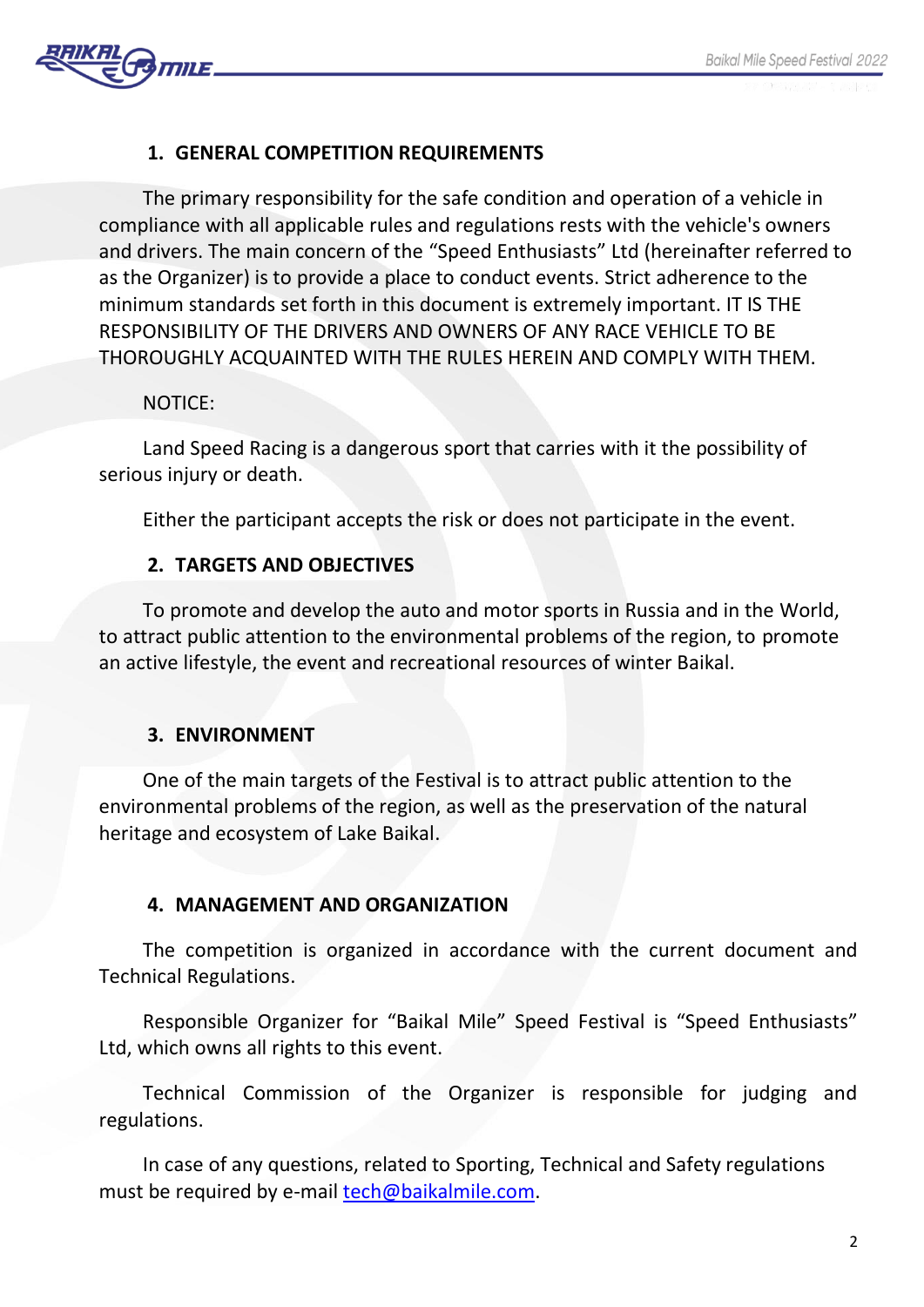

Any questions related to Media and Teams PR-services must be required by email [pr@baikalmile.com.](mailto:pr@baikalmile.com)

Event organization questions must be sent to [info@baikalmile.com.](mailto:info@baikalmile.com)

Requests for participation are accepted by e-mail [teams@baikalmile.com.](mailto:teams@baikalmile.com)

## **5. EVENT VENUE**

Maksimikha village, Barguzinsky district, Buryatia Republic. GPS: 53.270026, 108.748445.

## **6. COMPETITION DATES AND EVENT PROGRAM**

The official part of the Speed Festival will take place in the beginning of March 2022.

## **EVENT PROGRAM**

| <b>Date</b> | Event                                                                                                |  |  |  |
|-------------|------------------------------------------------------------------------------------------------------|--|--|--|
| Day $1$     | <b>Briefing</b>                                                                                      |  |  |  |
| Day 2       | <b>Technical Inspection</b>                                                                          |  |  |  |
| Day 3       | Technical Inspection; Qualifying, Practice, Pair races, Record Runs                                  |  |  |  |
| Day 4       | Technical Inspection; Qualifying, Practice, Pair races, Record Runs;<br>Ceremonial part of the event |  |  |  |
| Day 5       | Pair races, Record Runs                                                                              |  |  |  |

Detailed event schedule will be shared on Briefing at the venue of the event.

## **7. CONDITIONS OF PARTICIPATION IN THE EVENT**

## **7.1. Starting fees**

In 2022, the following starting fees will be charged at the "Baikal Mile" Speed Festival:

- $-$  Vehicle type "Auto", body class Special construction  $S 20000$  rubles;
- $-$  Vehicle type "Auto", body class Modified M  $-$  25 000 rubles;
- $-$  Vehicle type "Auto", body class Serial production P 60 000 rubles;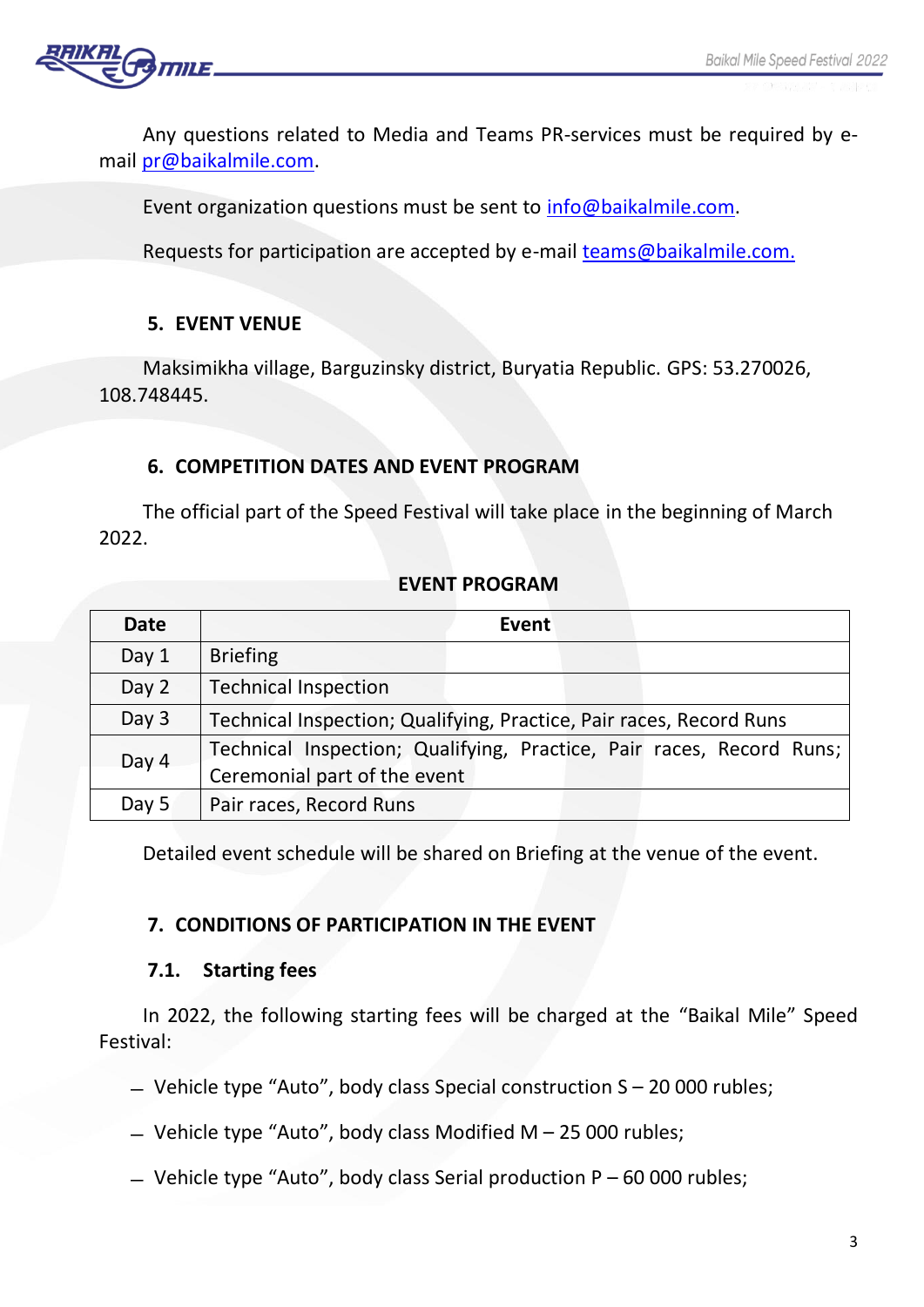

- ̶ Vehicle type "Moto", body class A, APS, also PS, SC, MB and T at the level of modifications corresponding to A/APS class – 10 000 rubles;
- ̶ Vehicle type "Moto", frame class M, MPS, SS, SW, U, also PS, SC, MB and T at the level of modifications corresponding to M/MPS class – 15 000 rubles;
- ̶ Vehicle type "Moto", frame class P, also SC, MB and T at the level of modifications corresponding to P class – 20 000 rubles.

Description and deciphering of classes are specified in the Technical Regulations of the "Baikal Mile" Speed Festival.

For the vehicles, modernization of which is limited to the installation of readymade kits and/or dismantling of the factory elements of construction, the cost of participation is equal to the P class (Serial production). The Organizer reserves the right to independently determine the level of changes made and the corresponding cost of participation.

For P class (Serial production) vehicles the discount is possible if the vehicle is a rare collector's item or over 20 years old in a condition close to the factory and represents cultural value. The Organizer reserves the right to independently determine the possibility and the level of discount.

For the vehicles falling under the regulations in the type "Auto", but which are not cars, a discount is possible at the discretion of the Organizers.

The starting fee includes:

- ̶ participation in the event of the vehicle, a pilot and one mechanic;
- ̶ parking space in the pit area of 4x6 m for the vehicle type "Auto" and 3x4 m for the vehicle type "Moto".

Participation of team members is paid separately:

- $-$  cost of participation of a second pilot  $-10000$  rubles;
- ̶ cost of participation of a team member 5 000 rubles/person;
- $-$  cost of participation of a team guest  $-5000$  rubles/person.

For oversized vehicles or equipment there is an additional parking space in the pit area, which is paid separately. To allocate additional space, it is necessary to specify the number of additional sections in the application form (one section has a size of 3x4 m and the cost of 10 000 rubles, the number of sections is limited).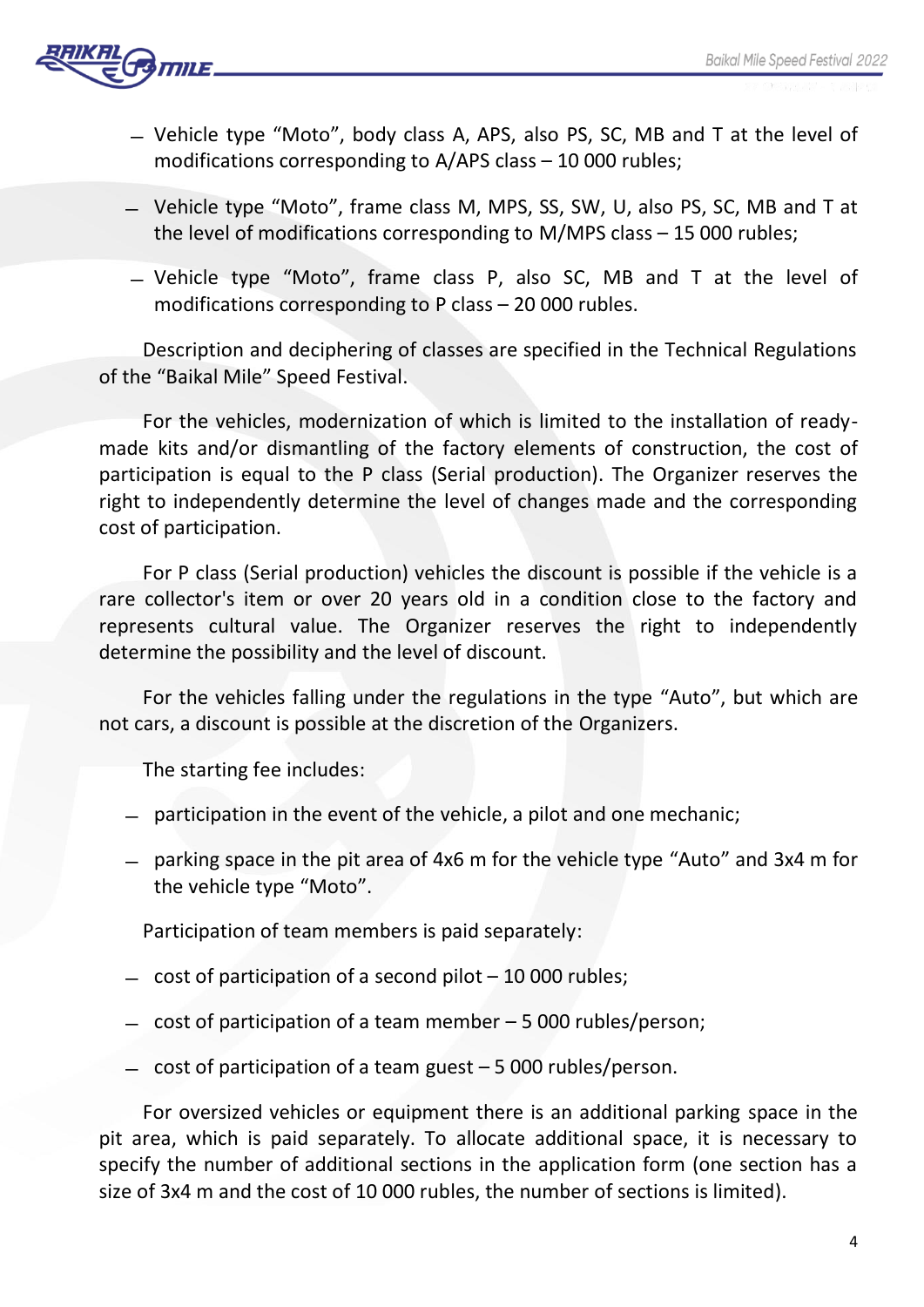

There is a discount for members of the "Speed Enthusiasts" Club. To receive the discount, please enclose a copy (scan or photo) of your membership card with the date of issue until 20.12.2021.

As part of the promotion of environmentally friendly vehicles, the entry fees include a 50% discount for vehicles that use environmentally friendly fuels/energy, such as: electricity, CNG, firewood, hydrogen. To obtain the discount, add "Eco" mark to the type of fuel in the application form and provide a description of the vehicle, confirming its environmental friendliness.

The participant must pay the entry fee no later than 5 working days from the date of confirmation of participation and invoice.

Payment for participation is made by bank transfer on the invoice.

#### ADDITIONAL INFORMATION:

The organizer provides the possibility of transportation of the participant's vehicle to the venue and back. Dispatch of the vehicle is made from Moscow. The cost of shipment depends on the size of the cargo and is negotiated individually.

### **7.2. Environmental fee**

In order to maintain the cleanliness of the Festival site during the preparation and direct holding of the event, each participant/team will be charged an environmental fee of 5 000 rub. The payment is made together with the entry fees.

## **7.3. To take part in the event, participants must:**

#### **Before the event:**

## **1) To apply for participation by sending an Entry form**

Applications shall be submitted electronically on the official form (Appendix No. 1 to current Regulations) by e-mail to [teams@baikalmile.com.](mailto:teams@baikalmile.com)

Participants can be registered both as individuals or as a race team.

Applications are accepted until 20.01.2022, or until the end of free places for participation in the races. The answer to the application will be given no later than 10 working days after its receipt.

The Organizer reserves the right to accept or reject an application.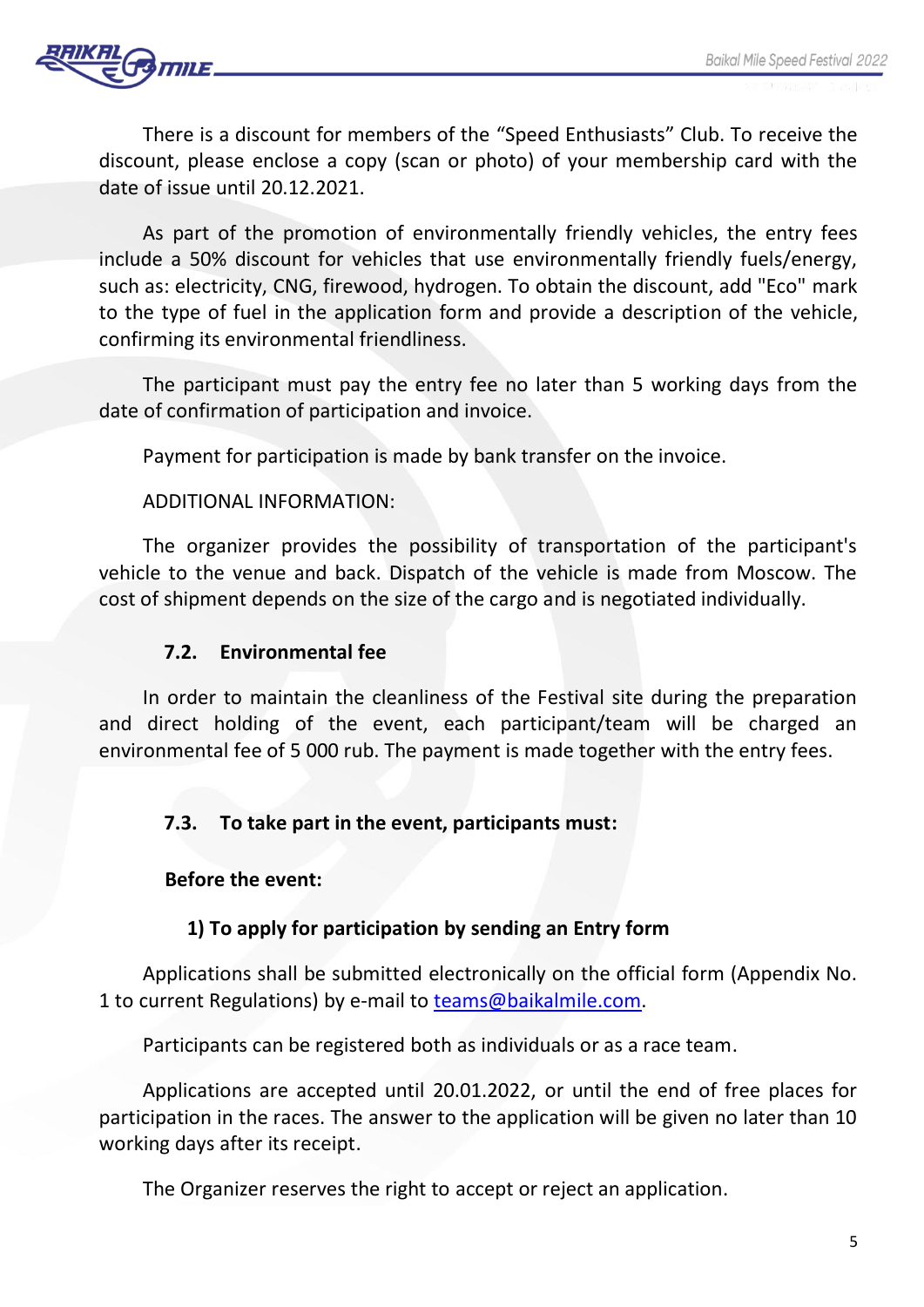

# **2) To complete a medical form**

The completed medical form (Appendix № 4 to these Regulations) must be attached to the Entry form.

## **Directly at the event:**

## **1) Provide the following documents for registration:**

– Valid driver's license or sports license, corresponding to the vehicle category.

– Original insurance policy. All drivers must get a life insurance policy against an accident with minimum coverage amount of 500 000 rub, including motorcycling or extreme sports, for the entire event duration period.

– QR code or certificate of vaccination or certificate of overexposure not older than one year at the end of the event, or a medical exemption from vaccination with a similar period of time. This rule applies to all participants, including guests of the team. Without the appropriate document, registration of the participant is not possible, admission to the event and admission to the pit area will be denied, previously paid fees will not be refunded.

– For participants under 18 years old - notarized permission to participate in the races from both parents / guardians.

– Original identity document.

– Also directly at the event it is required to sign personally the Entry form by the participant, if earlier the application was sent to the organizers by e-mail. To sign a disclaimer, a bulletin of familiarization with the briefing, technical and sporting regulations, agreement of using citizen's images for marketing purposes.

## **2) Pass the technical inspection**

In order to pass the technical inspection the participant must provide:

– Vehicle, corresponding to the requirements of the Technical regulations;

– Equipment that meets the requirements of the Technical regulations.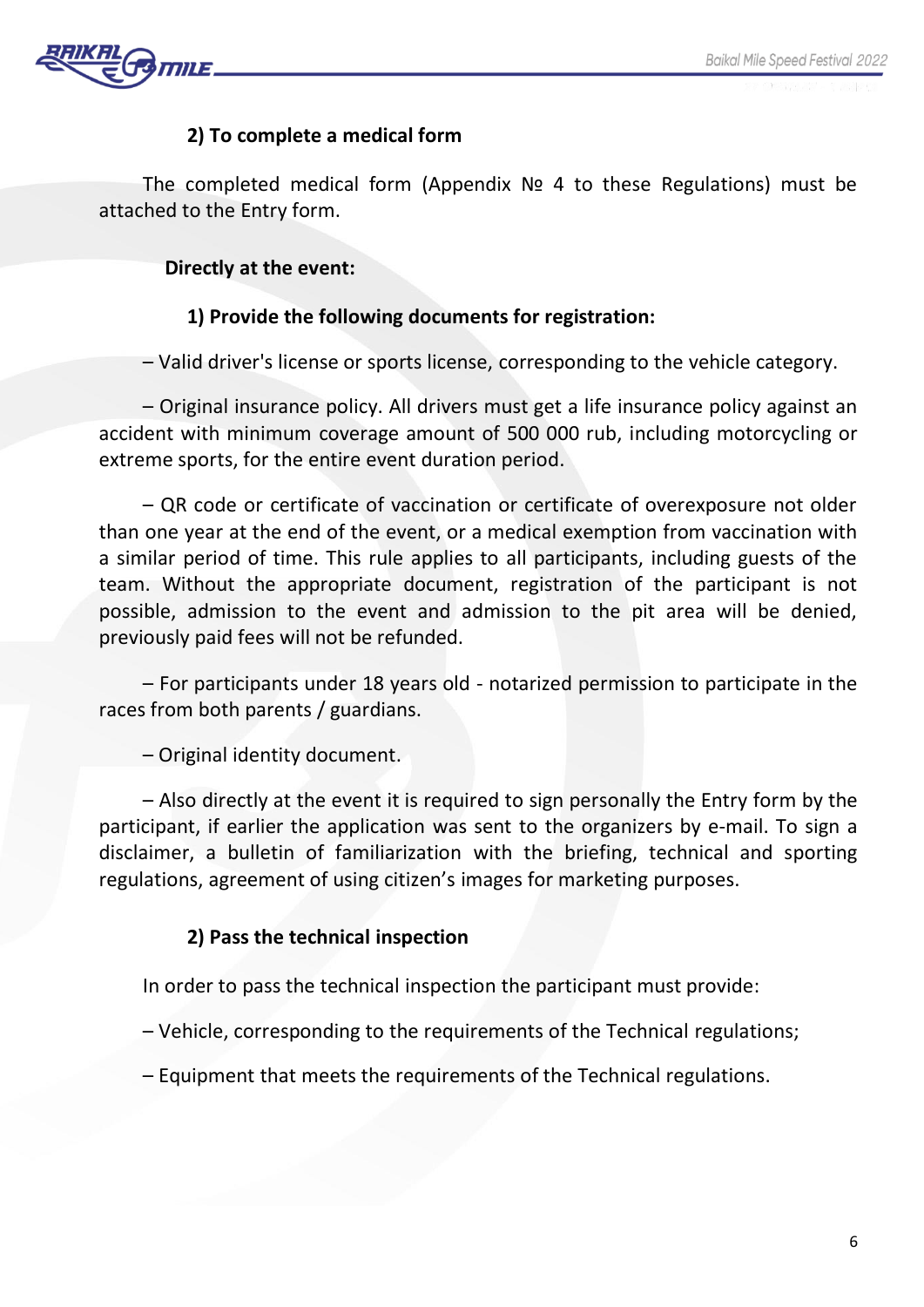

## **3) To participate in official Briefing**

The official briefing is held before the start of the event. It will provide registration of participants and up-to-date information about the event program, tracks and the organization of races.

In case of participant absence or rejection of briefing participation, this participant will not be permitted to compete.

Each participant who has passed the briefing must sign the Bulletin stating that he is familiar with the information announced at this briefing.

## **8. PARTICIPANT CONDUCT**

Any participant who shows any signs of intoxication will be barred immediately from an event. In addition, driving/riding a competition vehicle under power on the return roads and pit area is strictly prohibited. A DRIVER/RIDER SHALL BE IN OR UPON THE RACE VEHICLE ANY TIME THE ENGINE IS RUNNING. Any reckless conduct by a race participant, e.g., fast driving in the pits or after the finish line, will result disqualification.

Use of the race course before, during or after a meet without authorization is prohibited.

If you find a leak of fuel and lubricants, you must immediately contact the headquarters of the organizers or the post of environmental protection.

Any demonstration of unsportsmanlike conduct or not respecting of rules and policies by a competitor in relation to an official, another competitor or spectator will result disqualification.

#### **8.1. Fines**

Pollution of the ice cover with any liquids – 10 000 rubles.

Speeding in the pit area  $-10000$  rubles.

Smoking in unauthorized places – 5 000 rubles.

Making fire – 5 000 rubles.

In case of systematic violation of the rules, the Organizer has the right to disqualify a participant.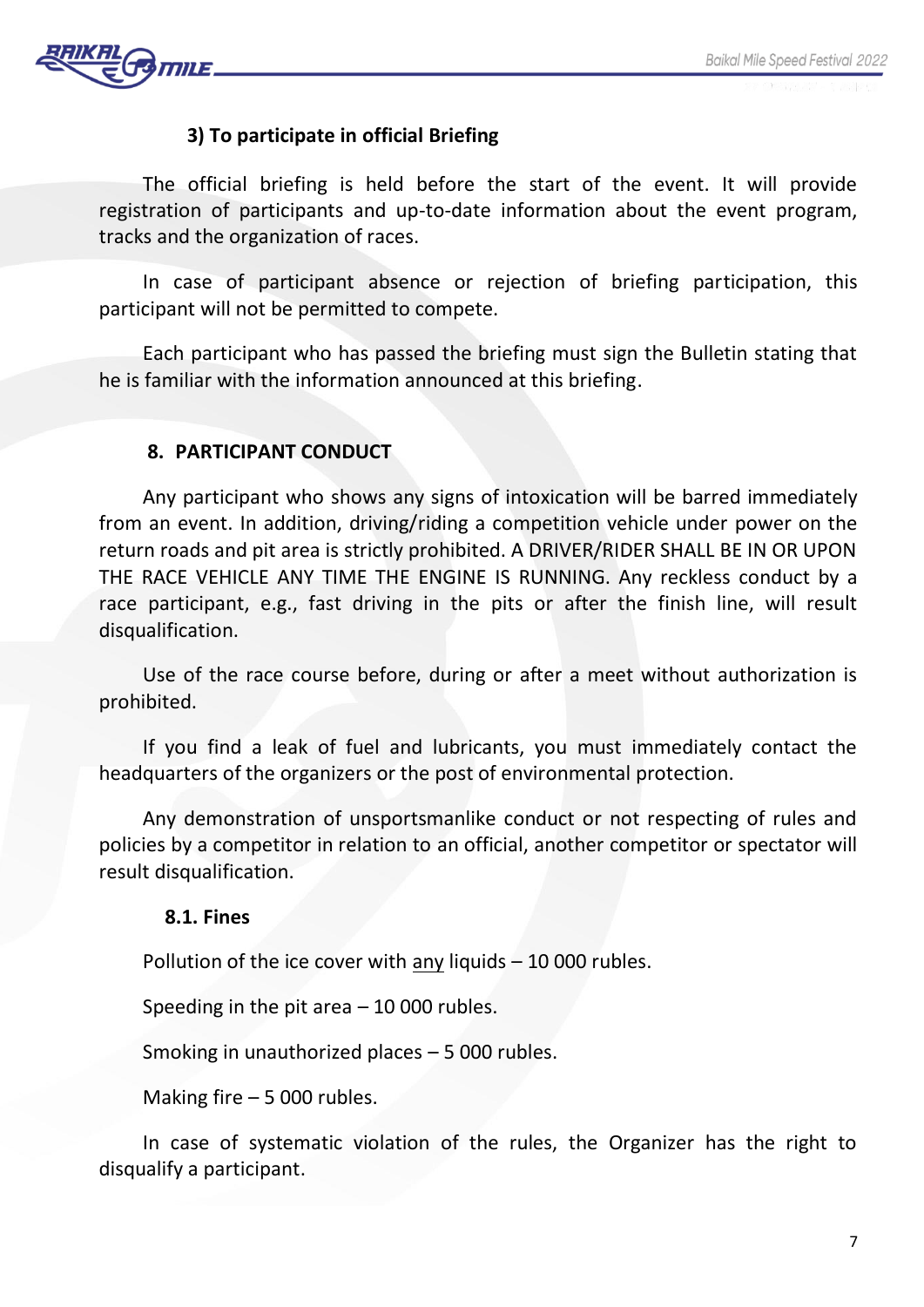

## **9. WEATHER**

The Organizers assumes no responsibility whatsoever for delays, postponements, and cancellation of all or any part of an event because of inclement weather, course conditions, and/or any other reason.

The Organizers make every effort to prepare the most comfortable coverage of the course. However, Lake Baikal is a huge living organism, and due to possible climatic and seismological factors, the organizers cannot guarantee full compliance of the courses to the stated below regulations.

#### **10. PIT-AREA**

Pit-area of the event is a fenced area with limited access. Access to the pit area is allowed to team members, members of the "Speed Enthusiasts" club and service personnel, and is carried out by appropriate passes. Staying in the pit area outside of working time (from 18:00 to 05:00) is forbidden. All team vehicles, including "technicians" and other service vehicles have limited access to the pit area in accordance with the schedule:

- for entry: outside race times - according to the event program (5:00-8:00, 17:00-18:00).

Entry and exit of the vehicles, exit and entrance of the personnel to the pit area are allowed only through the checkpoint No. 1.

In the pit area, heated tents provided by the Organizer will be available for heating and accommodation of the participants and minor repairs of equipment. Accommodation in the tents is free, filling in on a first-come, first-served basis. Heating is done with wood stoves, the firewood is provided by the Organizer. In the case of emergency, the Organizer has the right to require the participants to vacate the tent from the equipment and machinery in order to protect the participants from adverse weather conditions.

The organizer is not responsible for the safety of the items left at the event site.

Starting an open fire is strictly forbidden.

Smoking in the pit area is allowed only in the specially allocated places equipped with a trashcan and a sign "Smoking area".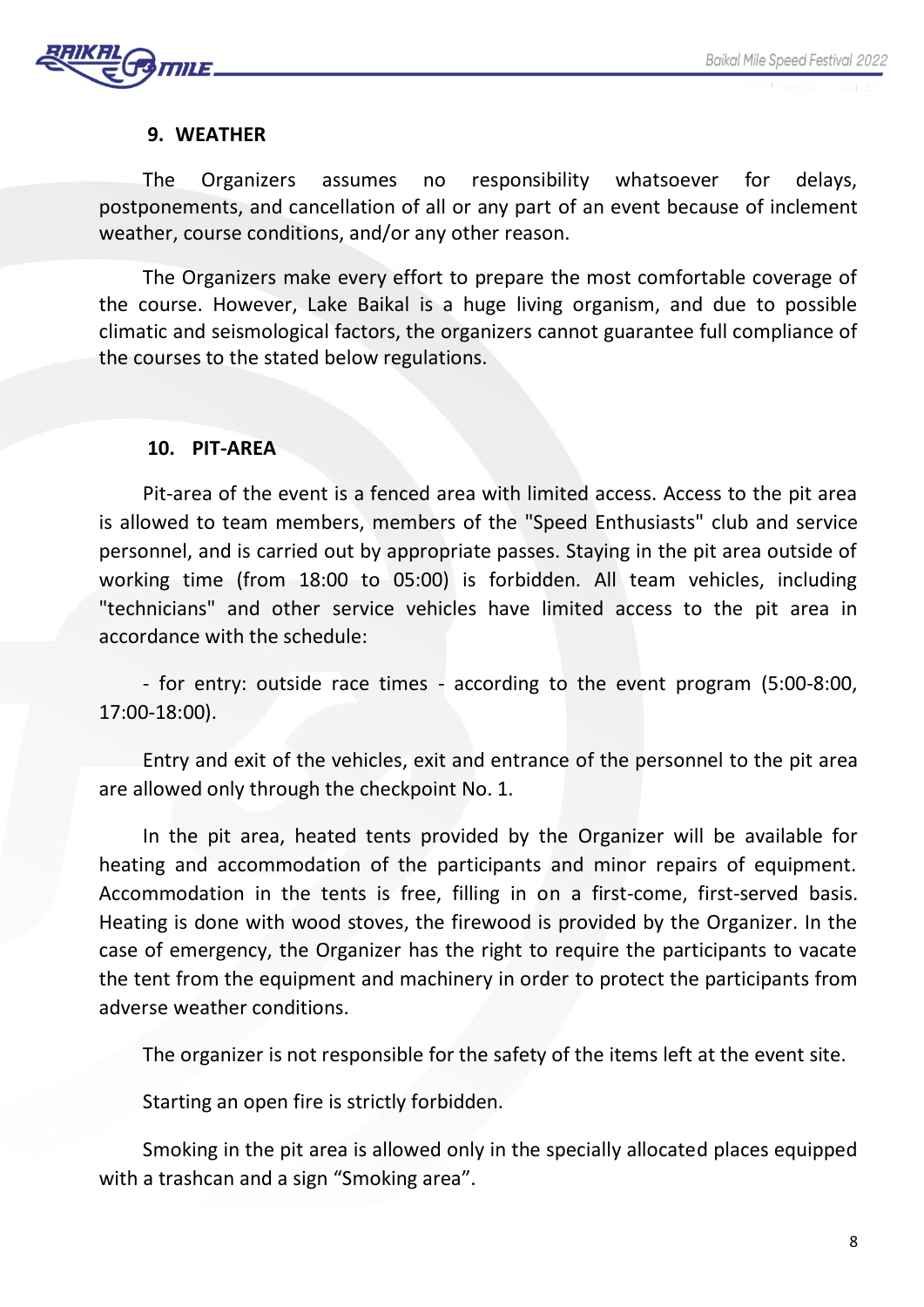

Speed limit in the pit area - 10 km/h.

Movement of vehicles powered by jet engine, as well as in any other way without mechanical connection between the engine and the wheels in the pit area is prohibited, violation leads to disqualification.

The scheme of vehicle parking, location of services and movement in the pit area will be given at the Briefing.

## **11. DECKING UNDER THE VEHICLES**

All participants must have the flooring under the vehicles, made of PVC or other material, excluding leakage of technical liquids on the ice. All vehicles on ice must be parked only on the flooring.

For cars, it is allowed the width of the flooring to be less than the vehicle track in order to avoid damage to the flooring by vehicle spikes.

## **12. COURSE**

If conditions permit, there will be the next courses available:

– Three courses consisting of a 1642 m long acceleration lane, equal to the maximal depth of the Lake Baikal (1 mile 100 feet), at the end of which there will be a speed trap, and the braking lane length of 1609 m (1 mile). The width of the courses is 12 m (39 feet).

– One track, consisting of a 201.33 m (1/8 mile) acceleration lane, with a speed and timing traps placed at the beginning and at the end, and a 600 m braking lane.

The three "long" courses are designed to set a maximum speed at a 1-mile distance. One of the courses is designed for cars, the two others - for motorcycles.

The "short" course is designed for training, qualifying and pair races (drag racing), as well as for setting a maximum speed at a 1/8-mile distance.

Courses coverage: treated ice layer smoothed against cracks and major undulations.

The "long" courses will be equipped with distance marks: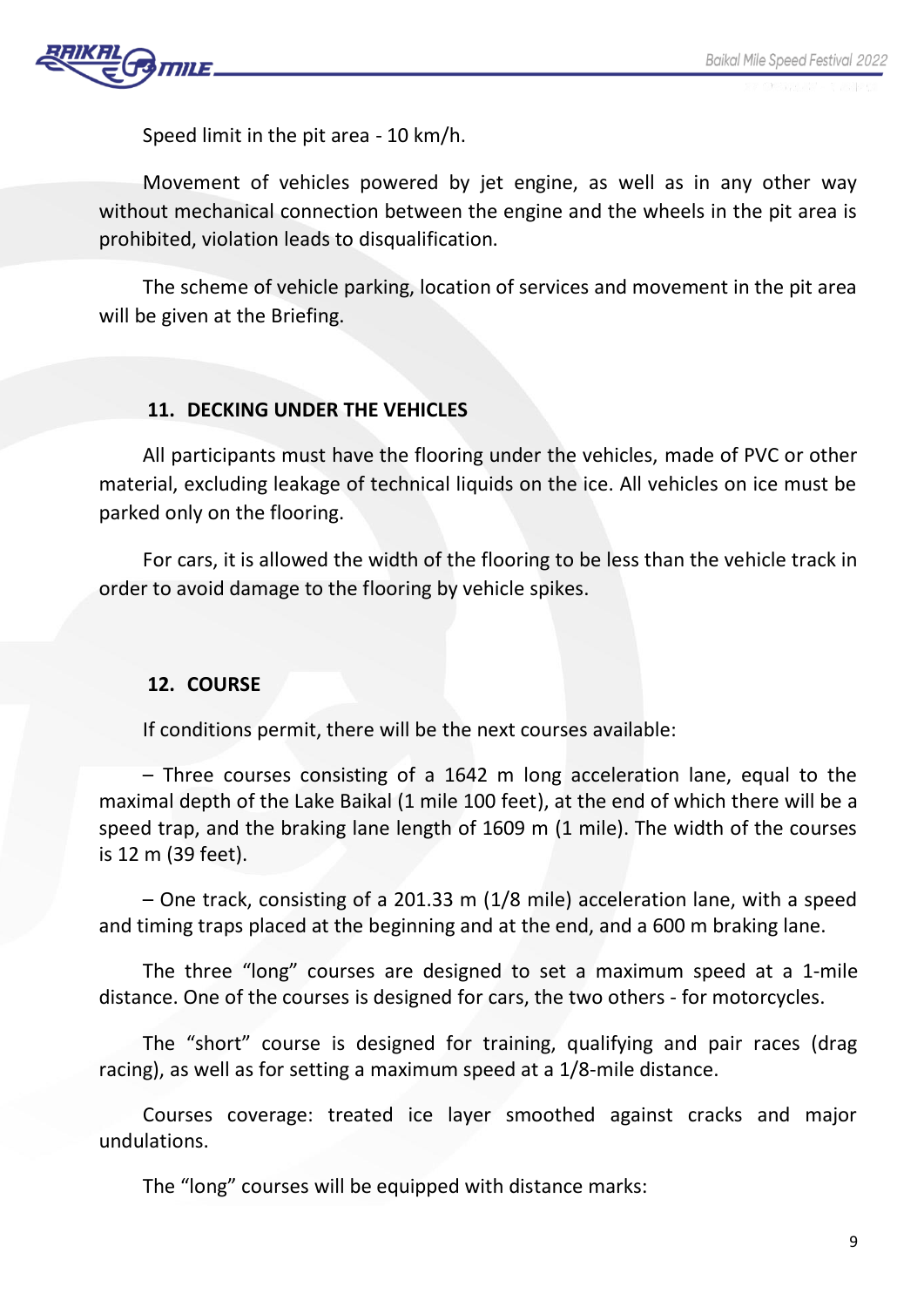

- Starting gate marked "0";
- The 1⁄2-mile mark (black squares);
- Finish gate marked "1".

The "short" course will be equipped with distance marks:

- Starting gate marked "0";

- Finish gate marked "1/8".

If there is a red flag on the starting gate, the course is considered closed.

## **13. COURSE DAMAGE**

Any race vehicle or sub-component that has the potential or has demonstrated a tendency to damage the race course may be barred from competition until permitted by Technical Inspection.

If technical fluids leak, it is necessary to immediately report it to the headquarters of the organizers or to the post of environmental protection.

## **14. STARTING NUMBERS**

Each vehicle must have a starting number. The number will be assigned (if not previously reserved) and provided as the stickers during Technical Inspection. The use of starting numbers of any other type is not allowed. The number must be located on the left and right side of the vehicle. On a motorcycle, the number must not be hidden or covered by the pilot and must be readable at the time of the race.

It is possible to reserve the number with Entry form stage. The starting number is available in the numerical range from 1 to 9999.

It is responsibility of the driver to apply starting number on the vehicle according to all requirements.

# **15. STARTER**

The start of the race is only at the signal of the Starter. If you enter the track without the signal of the Starter, you will be disqualified.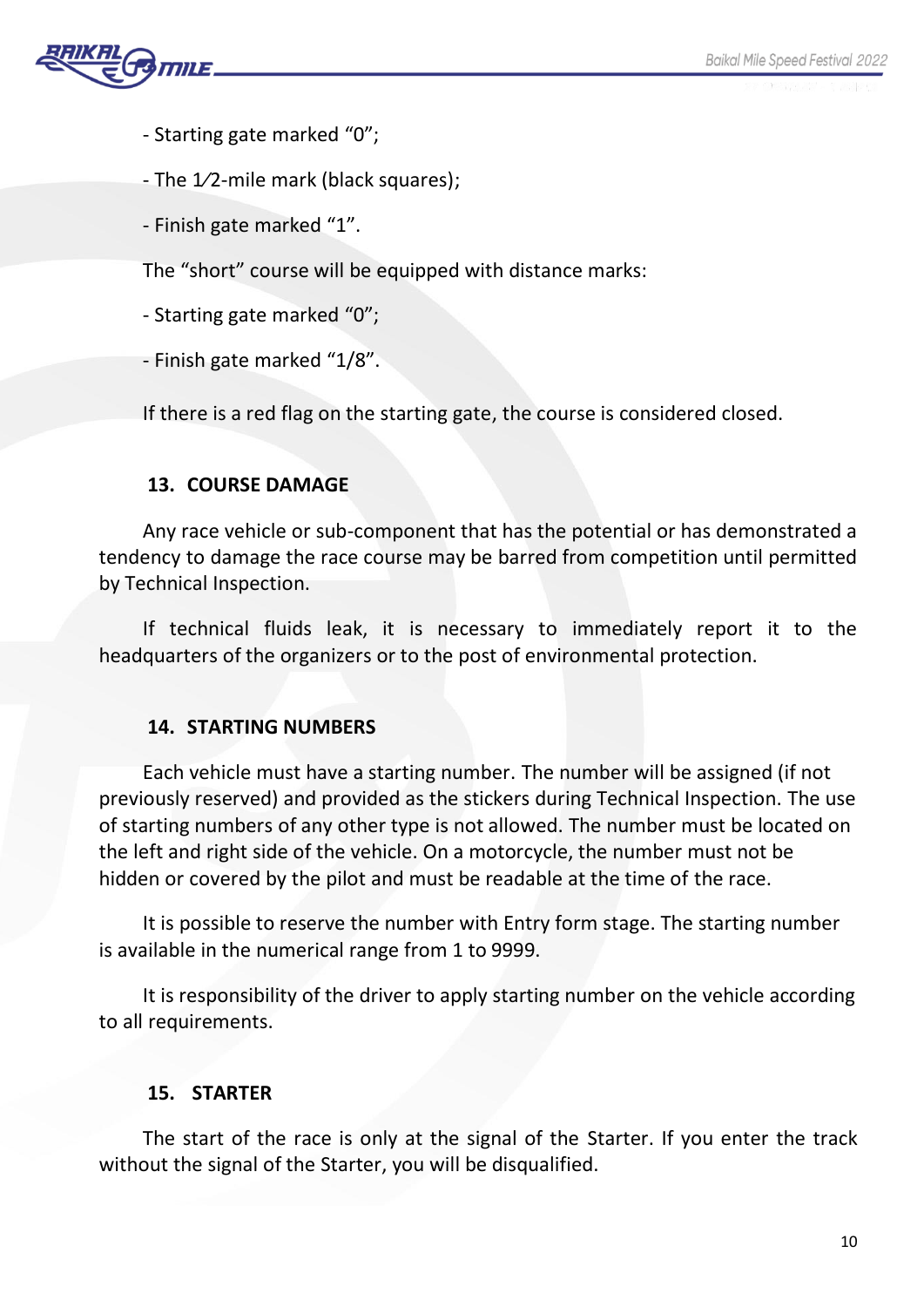

An official Starter will have the authority to bar a vehicle from the course even though it has passed inspection. Such action may be appealed to the Technical Inspection, which has the power to overrule the Starter.

#### **16. QUALIFYING**

Drivers and vehicles participating in the races for the first time, as well as when changing the class of the vehicle must pass the qualifying run on a short course (1/8 mile) to check the level of pilot training and stability of equipment. If technical faults or unstable behavior of the vehicle is detected, it is possible to pass the repeated technical inspection, as well as a ban on participation in the races.

Participants who are not able to reach a speed of more than 35 km/h during the qualifying run will not be allowed to participate in the long courses.

#### **17. DRIVING LICENSE**

Drivers who are going to reach a speed over 200 km/h for the first time (within this event) or if the current record in the class is more than 200 km/h, have to pass the test run with observance of the given speed corridor. After that a corresponding note will be made in the driving license ("Baikal Mile" Speed Festival document) and the next speed corridor will become available.

| ັ           |          |                                |  |  |
|-------------|----------|--------------------------------|--|--|
| Speed, km/h | Category | Speed corridor for a test run, |  |  |
|             |          | km/h                           |  |  |
| $0 - 200$   |          |                                |  |  |
| 201-250     | B        | 175-200                        |  |  |
| 251-300     |          | 201-250                        |  |  |
| 301-350     |          | 251-300                        |  |  |
| 351-400     |          | 301-350                        |  |  |

#### **Categories of driving licenses**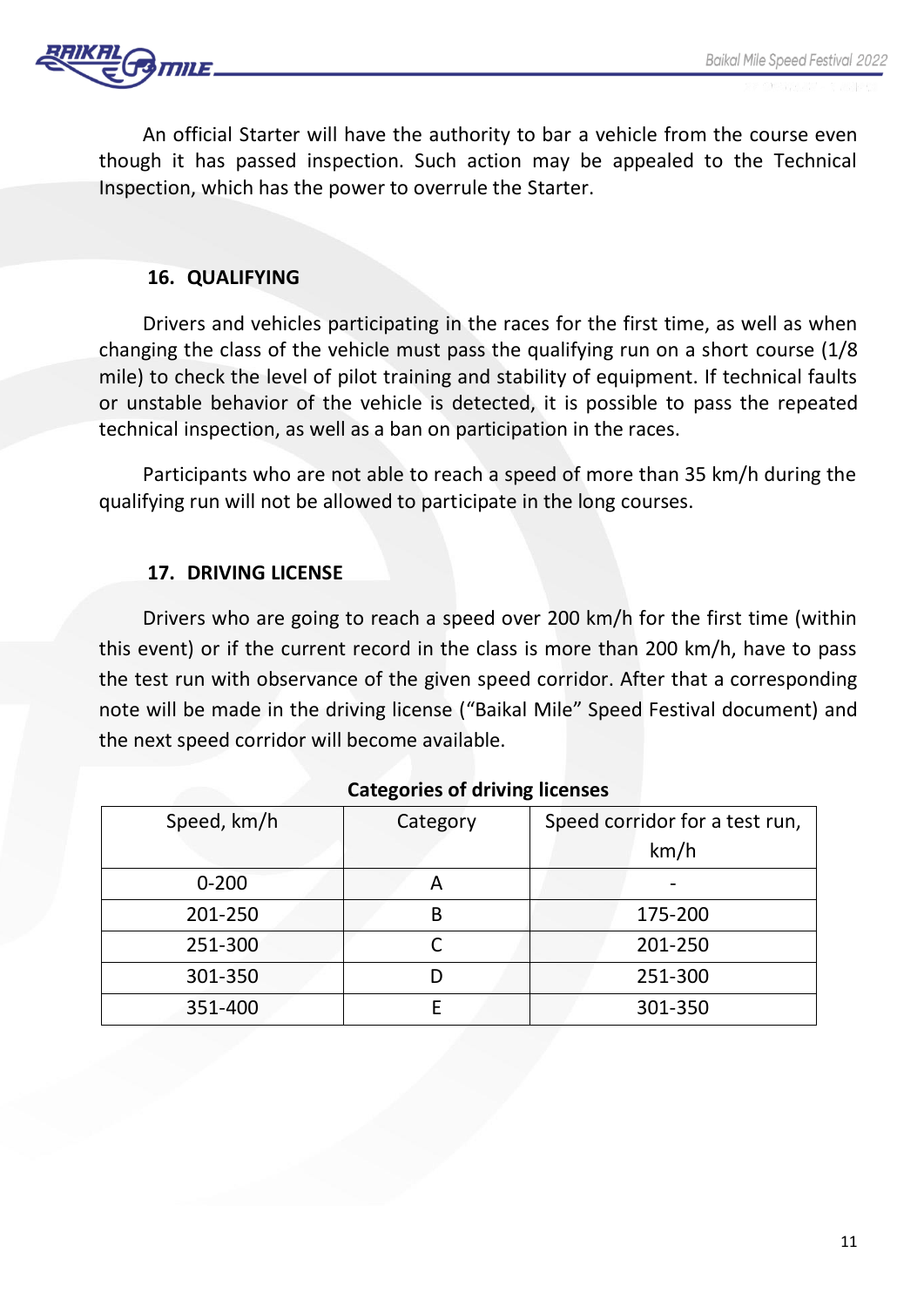

#### **18. RECORD RUNS**

Record runs are made on three courses: on the course for motorcycles, on the course for cars, on the course 1/8 mile (the speed record and the time record).

To set a speed record, a vehicle must exceed the existing record by at least 0.001 km/h. Maximum speed on a "long" course (1 mile) is the speed of the vehicle at the time of exit from the acceleration mile (finish gate marked "1"). Maximum speed on a "short" course (1/8 miles) is the speed of the vehicle at the time of exit from the acceleration 1/8 miles (finish gate marked "1/8"). The best time to complete the 1/8 mile course goes into the 1/8-mile time standings. The time record is set only in pair races (drag racing). Pair races have elimination race type. Only one person is allowed in a vehicle during competition.

The number of qualifying runs allowed each vehicle is unlimited. However, any vehicle or driver considered by Technical Inspection to be detrimental to the event may be barred from the course at any time. Each run takes place as a first come, first served basis. The best result will be used for calculation.

Participants unable to reach speeds over 60 km/h will not be allowed on the long courses more than once a day.

NOTE:

Classes with no listed record are considered as opened. Record run procedures will be the same as classes where a record exists.

After a vehicle crosses the starting line on a record run, any interruption, such as spin, loss of engine power, etc., will terminate the record attempt.

Return of the vehicles after the trial run only on the technical return course. Movement in the opposite direction on the main course is prohibited. If for any reason the participant's vehicle is not able to return to the starting zone by its own, it will be delivered with the help of a tow truck.

#### **19. AWARDING**

The award ceremony will take place at the exhibition "Motospring 2022" at the "Baikal Mile" stand. Winners will receive diplomas and metal shields indicating the class and the result of arrival. The winner, who has reached the greatest speed, will get a trophy of the event. All participants, who have reached a speed of more than 200 km/h will receive "200km/h+" stripes.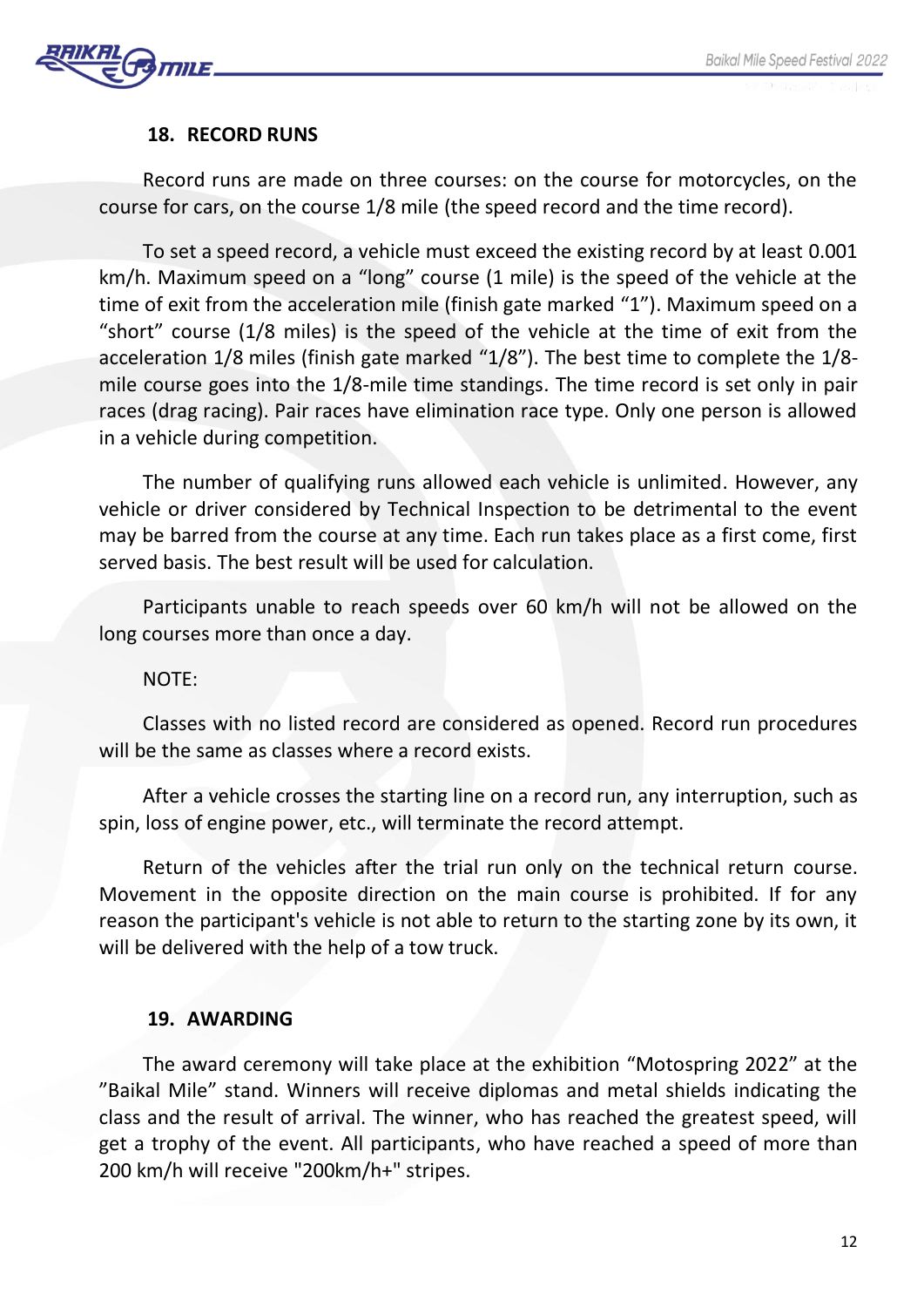

#### **20. MEMBERSHIP IN "SPEED ENTHUSIASTS" CLUB**

Members of the "Speed Enthusiasts" Club can be any individuals who participated in the "Baikal mile" Speed Festival and paid a "Speed Enthusiasts" Club membership fee.

All members of the Club will receive a membership package, which includes:

- Member card of the Club;

- Branded t-shirt;

- Stripe;

- Badge;

- Sticker pack;

- Poster;

- Book of Records "Baikal mile".

Also all Club members will get a number of privileges:

- 50% discount on tickets to the International exhibitions "Motospring" and "Poehali";

- Priority in accommodation at the venue of the event;

- Invitation to premieres and pre-premiere screenings of the films about the "Baikal mile" Speed Festival.

To receive bank details for membership payment fee, you must specify the intention by checking the appropriate box in the Entry form.

## **21. PROMOTION**

The content of the promotion should not be obscene, abusive and offensive.

Each participant and team can place their promotion only within their pit-zone area. Promotion in other places of the competition is prohibited.